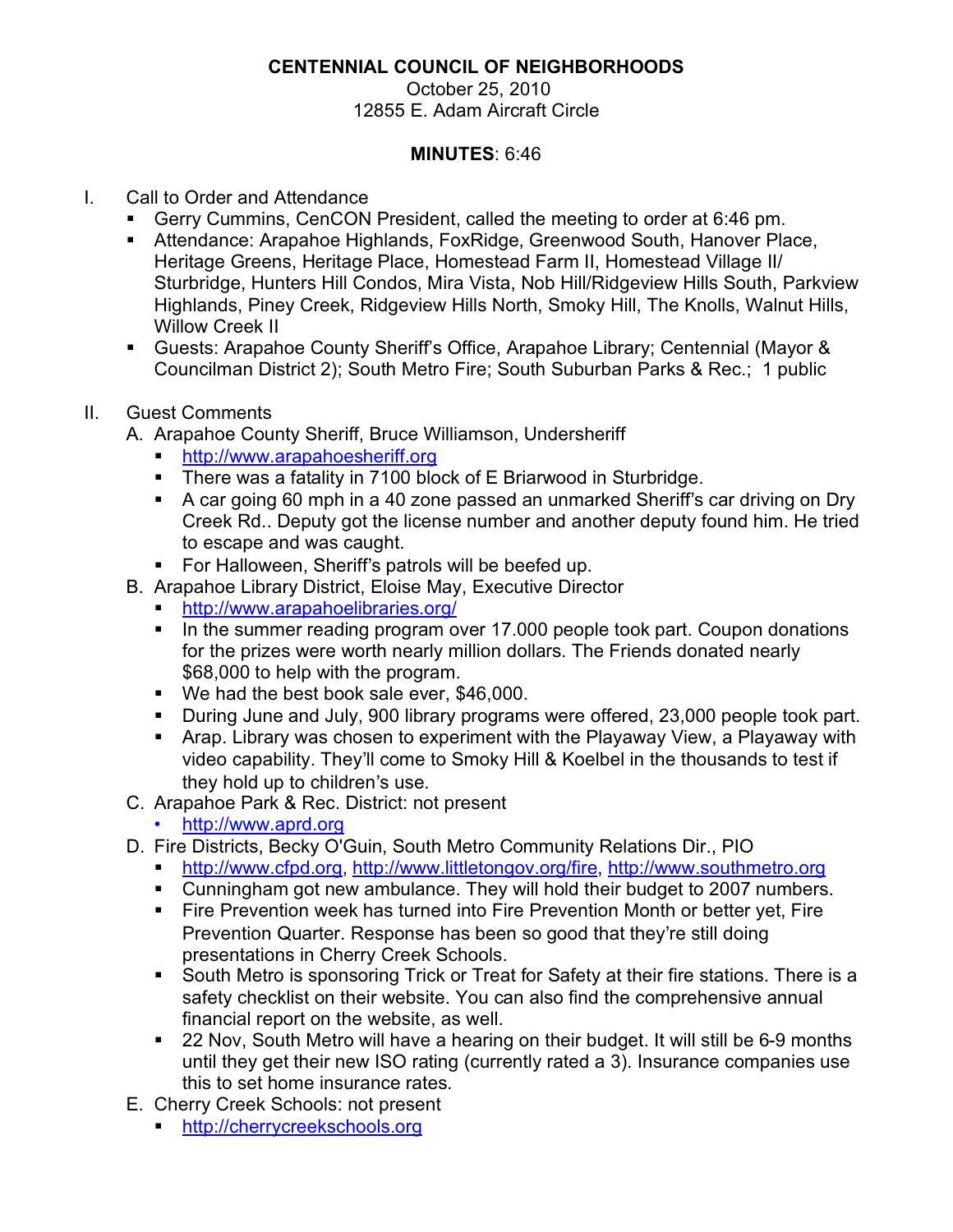- F. South Suburban Park & Rec. District, Jean Ray
	- ! http://www.SSPR.org
	- ! SSPRD celebrates Great Skate Month with free lessons on Sat. afternoons. Info on website.
	- **EXECT** They'll have a hockey puck Turkey Shoot at both arenas on 20 Nov.
	- ! All passes go for 10% off from Thanksgiving to end of year.
	- **Pottery Guild sale: Nov 29 & 30 @ Goodson Rec. Center, 8am 8pm**
	- **-** Annual Arts & Crafts sale, Dec. 4, 9:30 am  $-$  4 pm
	- **EXECT** Lots of Dec events coming up, check the website.

# G. City of Centennial

- ! http://www.centennialcolorado.com
- ! Gardner spoke briefly about the upcoming Districts 1 & 2 joint meeting.
- ! Noon, Mayor, spoke of the upcoming reception the City was sponsoring for all veterans on Nov. 8, 5 pm, especially honoring the Tuskeegee Airmen. Councilman Vorry Moon was one.
- **The City office will be closed on Veterans' Day, Nov. 11**
- ! The City is still looking for more input on Redistricting, see the City website.
- ! On Mon. the iconic blue IKEA panels start showing up.
- **There is a photo contest for Planning Month.**
- **The Cherry Creek trailhead opened over the past weekend.**
- ! The City held its annual Best of Centennial luncheon. Labs Inc. won company of year, large; Knotts Lab, forensic reconstruction and Rainbow Research Optics, won companies of the year, small; Mayor's Award of Excellence went to Saunders Construction.
- ! Snooze (sp?) and Trice Jewelers will be opening soon at Streets at SouthGlenn.
- **On Nov. 19, Santa arrives at SouthGlenn.**
- ! The City is hoping for more public input on the Transportation Master Plan. See the City website to take part.
- ! Q, Doerr: When will Tagawa get their entrance off of Broncos Pky? A, Noon: The City is still working on some priority issues.
- Q, Middleton: what's the status on redistricting? A, Noon: It's on the website, briefly discussed why voters instead of population.

# III. CenCON Business

- A. Secretary
	- ! Gerry again mentioned that Andrea is just an interim secretary and CenCON still needs an official secretary. There were no volunteers. The next suggestion was for a person to just take notes during the Plans discussion. Ed Bain volunteered to do that.
	- Minutes, Andrea Suhaka.
		- o Don Doerr corrected the date on the minutes to 27 Sept. A motion was made, seconded and passed to accept the minutes as emailed and corrected with one opposed due to lack of information on the Plans discussion section of the Sept. meeting. (Doerr/Leader)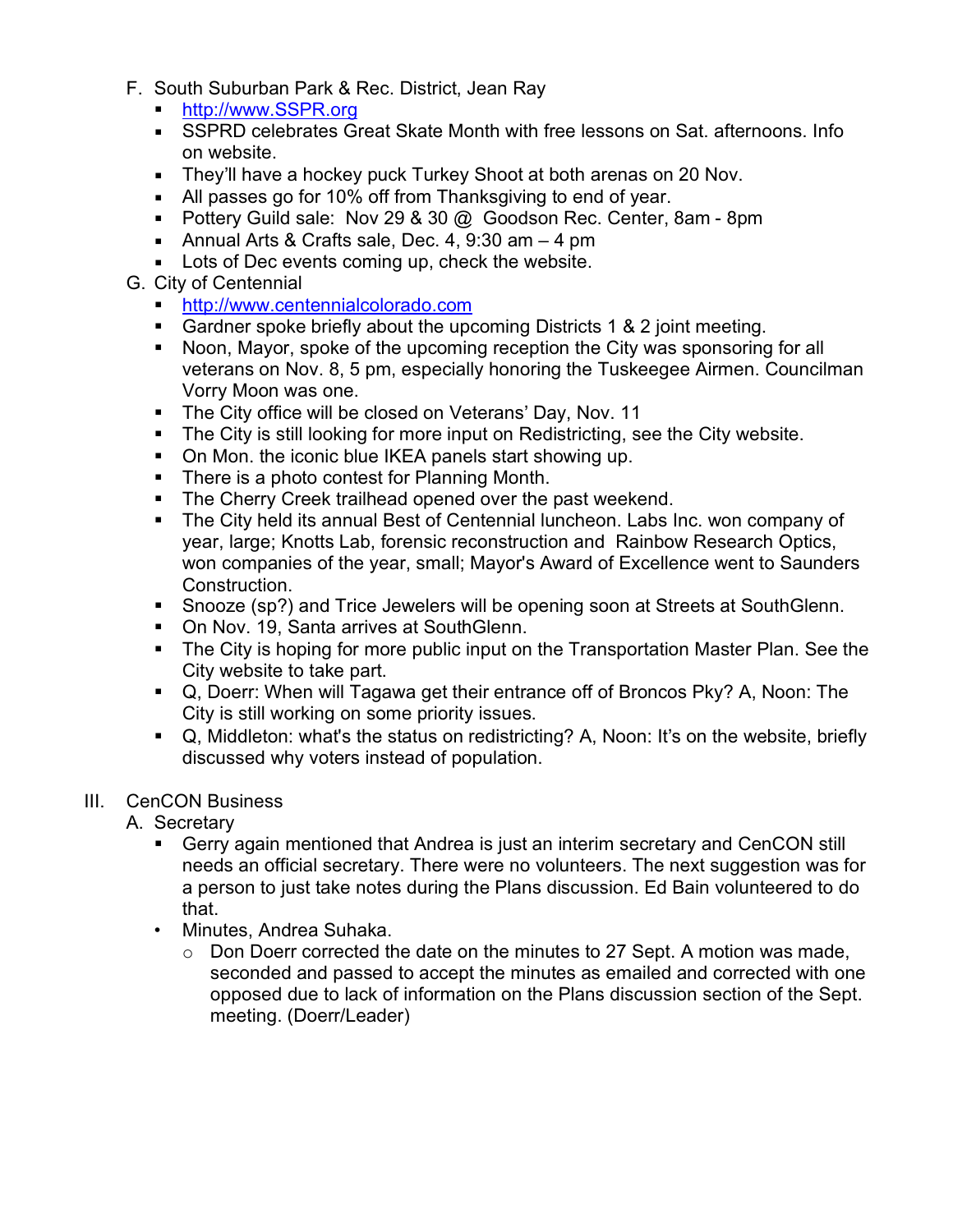B. Treasurer's Report, Don Strickland.

|                        | <b>Previous</b> Checking Account Balance<br>Deposits: Dues* | \$       | \$1636.67        |
|------------------------|-------------------------------------------------------------|----------|------------------|
|                        | Expenses: Admin Expense-Suhaka<br>CAI-2011 Dues             | \$<br>\$ | 75.00<br>124.00  |
| <b>Current Balance</b> |                                                             | \$       | 1437.67          |
| <b>Previous</b>        | <b>Savings Account Balance</b><br>Income: Interest          |          | \$2190.66<br>.44 |
|                        | <b>Current Balance</b><br>.                                 |          | \$2191.10        |

Dues from: Smoky Ridge MA; Palo Verdes CA

Note: The 2 above accounts are located at First National Bank, 7777 E. Arapahoe Rd

- C.J. brought up the question of our annual Library contribution.
	- o Schauer moved we donate \$1000. Motion died for lack of second.
	- $\circ$  A second motion was made, seconded and passed unanimously to donate \$750. (Kirrane/Doerr)
- C.J. asked what our expenses are for the year? Strickland replied that expenses generally are just covered by our annual dues,  $$30 \times 52$  members = \$1560. We'll still be in the black with this donation.
- The membership requested that we ask for some recognition of our donation, possibly a mention in the *Dewey*.
- C. President's Report, Gerry Cummins
	- The Election Comm., will be meeting tomorrow, 11:30 1:30. They'll be discussing redistricting and campaign finance issues.
	- **The Senior Commission idea will go before Council on Nov. 15 (Consent Agenda).** Members had a brief discussion of the idea.
- D. 1<sup>st</sup> Vice President's Report, Andrea Suhaka.
	- o FoxRidge check was never received.
	- $\circ$  She's still working on a few members to renew or join.
- E. 2<sup>nd</sup> Vice President Plans report
	- Arapahoe Plaza East PDP
	- Peakview Place MDP
	- GO Toyota FDP Amendment
	- See separate PDF for information on these.
- 

IV. Adjourn: 8:27p **Next Meeting: November 22, 2010** 

Minutes respectfully submitted by Andrea Suhaka, 303-770-0058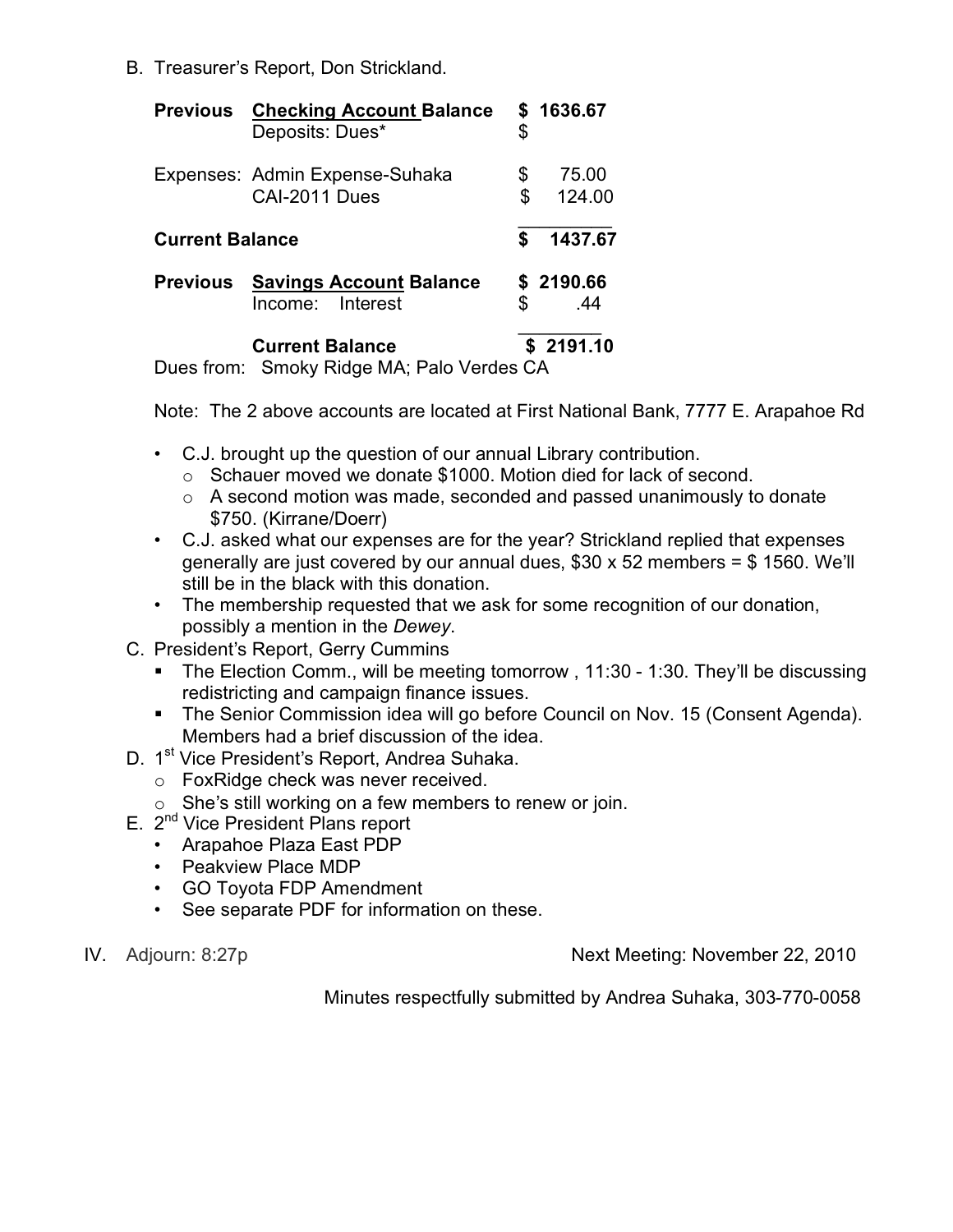#### **CENTENNIAL COUNCIL OF NEIGHBORHOODS**

October 25, 2010 12855 E. Adam Aircraft Circle

#### MINUTES: 6:46

#### **ADDENDUM**

- E. 2nd Vice President Plans report
- Using "Constant Contact" basic plan account (\$150/year) to distribute Centennial development plans to CenCON members. Needed to upgrade for an added \$30 per year to more readily handle the larger plans.
- Arapahoe Plaza East Preliminary Development Plan (PDP) Text Amendment.
	- o This proposed amendment is to allow "Bicycle Service and Sales" (repair, sales and maintenance) at 8006 E Arapahoe Rd (southwest corner of the intersection of E Arapahoe Ct and E Arapahoe Rd). Alpha Bicycle wants to relocate from their current location on S Yosemite St to this existing building (where Canna Mart was previously located).
	- Very little discussion ensued and no one had any objections or substantive comments.
	- $\circ$  (follow this link to the "pre-submittal application letter") http://library.constantcontact.com/download/get/file/LU-10-00100 PDP-Text-Amend Alpha-Bicycle.pdf
- GO Toyota Final Development Plan (FDP) Amendment.
	- The auto dealership located at the northeast corner of E Arapahoe Rd and S Havana St desires to expand their existing showroom and service area. Even though it will be a significant amount of construction, it does not affect "fire lane locations, handicap access, or any other health and safety concerns" and will generally be within their existing business area. The overall design will be similar, the majority of the lot will still be for cars on display and the construction will include a "community meeting room" within the finished building.
	- o Very little discussion ensued and no one had any objections or substantive comments.
	- o (follow this link to the "Written Letter of Intent") http://library.constantcontact.com/download/get/file/LU-10-00103 Go-Toyota-FDP-Amendment.pdf
- Peakview Place Master Development Plan (MDP).
- o Two large office buildings with accompanying parking structures are proposed for the currently vacant lot located at the southwest corner of S Greenwood Plaza Blvd and E Caley Ave. Building No. 2, a proposed 10-story office building of approximately 240,000 sq ft, would be constructed initially in the northeast corner of the lot (adjacent to both streets). The other, Bldg No. 1, would likely be a 23-story structure of approximately 690,000 sq ft constructed adjacent to S Greenwood Plaza Blvd and south of Bldg 2. This development is within Centennial's Arapahoe Rd/ Interstate 25 SubArea Plan in Section  $# 2$  or  $# 3$ .